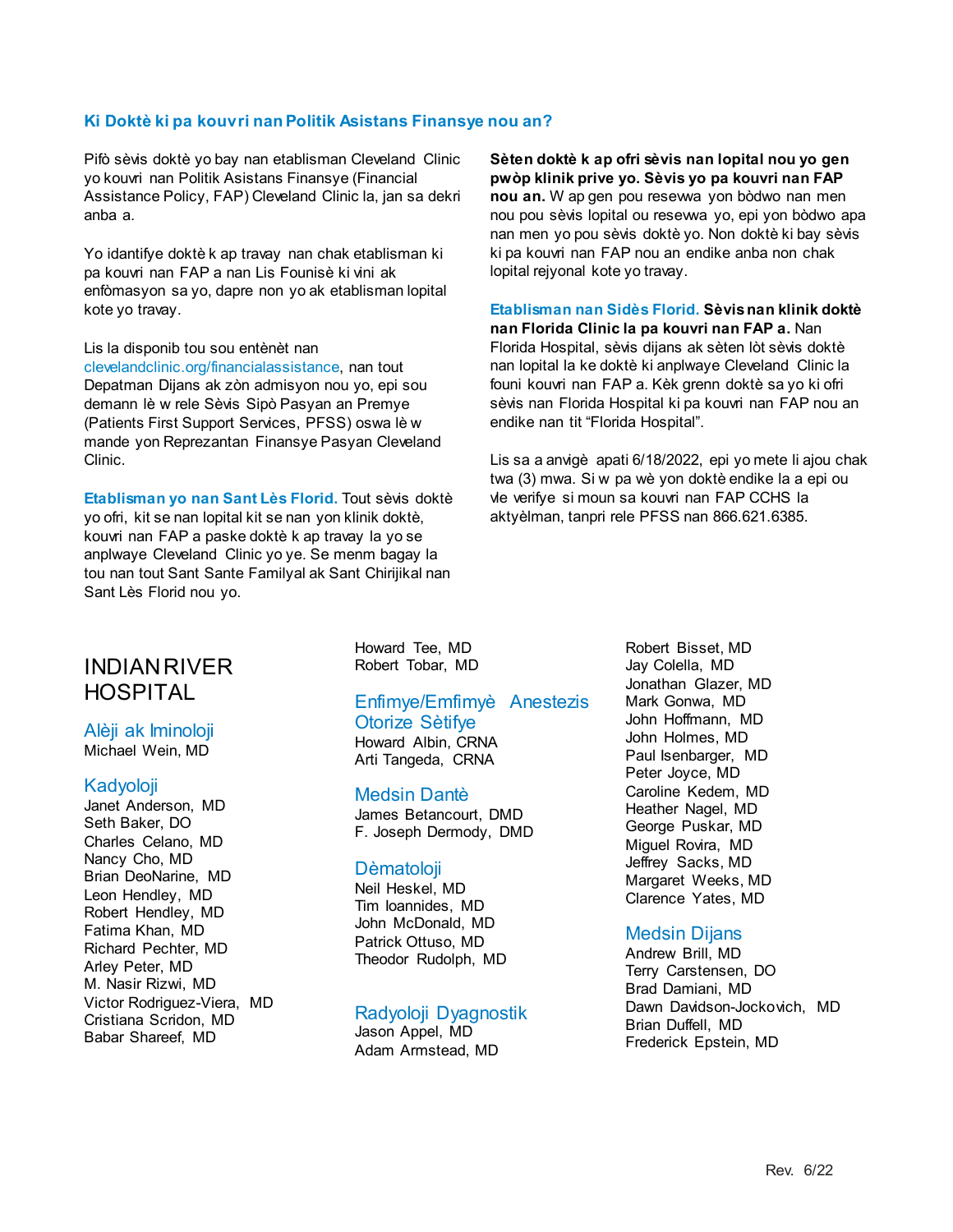Martha Feenaghty, DO Robert Ford, DO Vishal Gulati, MD K. Michael Khazalpour, MD Nicole Kriske, DO Calvin Krom, DO George Mallory, DO Benjamin Mason, MD Cameron McCaig, MD Stephen Mitchell, DO Bruce Murray, MD David Neckritz, DO Joseph Polakoski, DO Catherine Polera, DO Michael Shapiro, MD Sandi Thomas, DO P. Glenn Tremml, MD Bruce Whitman, DO Brian Wiley, DO David Wilson, MD

#### Andokrinoloji, Dyabèt ak **Metabolis**

Paul Graham, MD William Lasswell, MD

#### Plastik Fasyal/Chiriji Plastik

Katsiaryna Bailor, MD Ralph Rosato, MD John Sarbak, MD

#### Medsin Jeneral

William Arnold, MD Nancy Baker, MD Lauren Bloom, DO Christopher Coppola, DO Herman Fountain, MD Laurence Greenspoon, MD Leonardo Mandina, MD Marye McCroskey, MD Shahida Moizuddin, MD Marie Prinsen, MD Santos Ruiz-Cordero, MD Cheryl Winchell, DO

#### Gastwo-antewoloji

Alec Lui, MD Gregory MacKay, MD

# Chiriji Jeneral

Derek Paul, MD

#### Chiriji Men

Erin Forest, MD Joao Panattoni, MD

#### Ematoloji ak Onkoloji

Jennifer Byer, MD William McGarry, MD Noor Merchant, MD Michaela Scott, MD Georgia Shapiro, MD Raul Storey, MD

#### Maladi Enfektye

Elie Khalil, MD Gerald Pierone, MD Moti Ramgopal, MD Aisha Thomas-St Cyr, MD David Tompkins, MD Laurie Welton, DO

#### Medsin Entèn

David Biezunski, MD Edgar Blecker, MD Curtis Dalili, MD Charles Fischman, MD Richard Franco, MD Brad Grasman, MD Garrick Kantzler, MD Thomas Lewis, MD Helwey Mustafa, DO Stephen Ritter, MD Gloria Ryan, MD Harish Sadhwani, MD Thet Tun, MD Michael Venazio, MD Carlos Vizcarra, MD

#### Newoloji Entèvansyonal

Aamir Badruddin, MD Sherman Chen, MD Wilson Cueva, MD Jimmy Ghostine, MD Ritesh Kaushal, MD Asif Khan, MD Usman Khan, MD Andrey Lima, MD Suman Nalluri, MD Dennys Reyes Candedo, MD Ravishankar Shivashankar, MD Islam Tafish, MD

## Nefwoloji

George Duvall, MD Jean Luc Franck, MD Richard Handler, MD Eric Pitts, DO Pablo Puello Diaz, MD Ana Taveras Pantaleon, MD

#### Chiriji Newolojik

Dominique Higgins, MD

#### **Newoloji**

Jeffrey Borkoski, MD Taher Husainy, MD Daniel Jacome, MD Nikola Jovanovic, MD Bruce Lobar, MD Fernando Miranda, MD Michele Ofner, MD S. James Shafer, MD

### Obstetrik ak Jinekoloji

Jennifer Moore, MD James Presley, MD Rosana Salama Bello, MD

### **Oftalmoloji**

Alexander Blandford, MD William Vickers, MD

## Chiriji Òtopedik

Alfredo Arrojas, MD Seth Coren, MD Carl DiLella, DO Omar Hussamy, MD Stuart Kinsella, MD John Peden, MD Daniel Plessl, MD Craig Popp, MD Ronald Robinson, MD Jason Stack, MD Richard Steinfeld, MD Peter Wernicki, MD

## Otolarengoloji/Plastik Fasyal

Kathleen Baggett, MD Marc Lieberman, MD Jeffrey Livingston, MD Alex Yoon, MD

#### Medsin Doulè

Harold Cordner, MD Michael Esposito, MD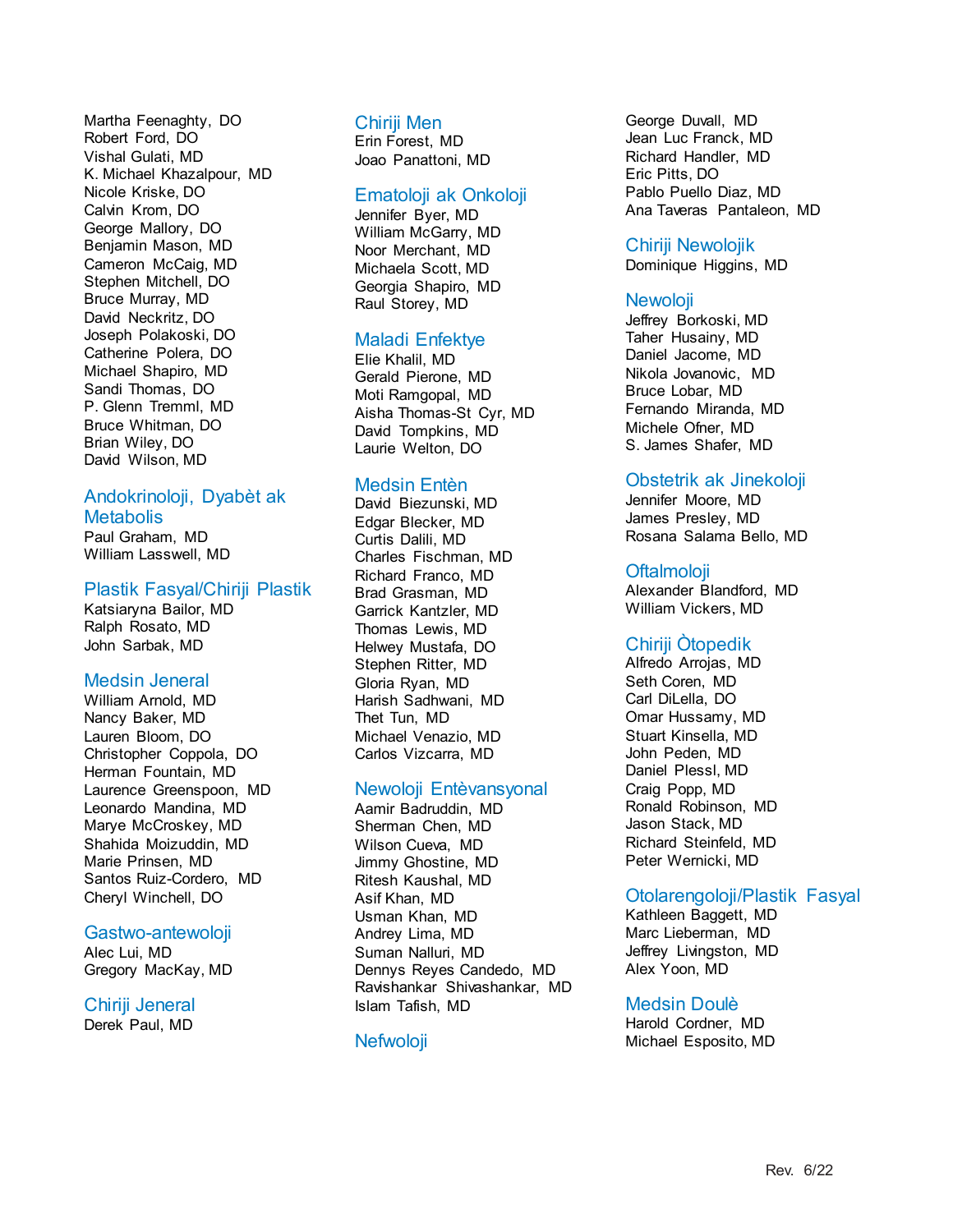Jessica Olsen, MD

#### Patoloji

Maria Almira Suarez, MD Vitaly Borodin, MD Daniel Cowden, MD Bruno Dipasquale, MD, PhD Jeffrey Eisenstein, MD Vimal Mittal, MD Xingcao Nie, MD

#### Kadyoloji Pedyatrik

Gul Dadlani, MD Vanessa Hormaza, MD Tomislav Ivsic, MD Bahram Kakavand, MD

#### Medsin Ospitalyè Pedyatrik

Derrick Clunis, MD Jane Ierardi, MD Katherine McGraw, MD David McMillan, MD Russell Shipman, DO

#### Newoloji Pedyatrik

Ronald Davis, MD

### **Pedyatri**

Jessica Cruz, MD Jessica D'Elia, MD Farid Hussain, MD Laura Johnson, MD Genevieve Mallon, MD Marc McCain, MD Susan O'Toole-Evans, MD Karen Westberry, MD Asoka Wijetilleke, MD

### Medsin Fizik ak Reyadaptasyon

Alita Gonsalves Sikora, MD William Kane, MD Jimmy Lockhart, MD Iheonu Oriaku, MD Miguel Rivera, MD

#### Chiriji Plastik

Jimmy Chim, MD Alan Durkin, MD

#### Podyatri Robby Caballes, DPM

Timothy Caballes, DPM Dustin Constant, DPM Amber Morra, DPM Amberly Paradoa, DPM Radu Purtuc, DPM Roger Racz, DPM

## Sikyatri

Marlene Aking, MD Nadejda Alekseeva, MD Mohammed Ansari, DO Hassan Bokhari, MD Jing Bu, MD Lalit Chaube, MD Wayne Creelman, MD Malik Farooq, MD Ernesto Grenier, MD Paul Hebig, MD Vidhyalakshmi Jaishankar, MD Roger Joe, MD Arline Kenneth, MD Rafael Munne-Quintana, MD Abdul Nadeem, MD Gerardo Olivera, MD Yadira Padin-Rojas, MD Dian Picou, MD Juan Pimentel, MD Felix Rodriguez-Vilorio, MD Ana Suarez, MD Srinivas Yerneni, MD Wojciech Zolcik, MD

## Sikoloji

Joseph Cheries, PsyD Molly Snell, PhD

#### Maladi Pilmonè

Michele Maholtz, MD John Suen, MD

Onkoloji Radyasyon Stuart Byer, MD

Rimatoloji Alastair Kennedy, MD

Medsin pou Somèy Phillip Nye, MD

#### Chiriji Torasik ak Kadyak Alexander Justicz, MD Terry Olivas, MD

#### **Iwoloji**

John Atwell, MD Joseph Crawford, MD Hugo Davila, MD

#### Chiriji Vaskilè

William Beckett, MD Pranay Ramdev, MD

## MARTIN HEALTH

#### Alèji ak Iminoloji

Daniel Brodtman, DO Clive Roberson, MD William Tuer, MD

Alèji ak Iminoloji Michael Wein, MD

#### Asistan Anestezis

K. Michelle Afre Divine, AA-C Chin Yu Hsu, AA-C Michael Mingione, AA-C

#### Anestezyoloji

Ricardo Ayala, MD Monique Cadogan, MD Linda Chabrier, MD Chaiyapat Charoonbara, MD Tanveer Chaudhry, MD Chin Chen, MD David Coolman, MD Chadi Dahabra, MD Zoran Drmanovic, MD David Enscoe, MD Angel Fernandez, MD Patrick Horton, DO Maria Inton-Santos, MD Patience James, DO Joseph Janke, DO Michael Jarrell, MD Basel Jazbeh, MD Caroline Jensen, DO Stanislav Kelner, MD Donald Kemmer, DO Alan Kestenbaum, MD George McLain, MD Sonya Pease, MD Raymond Pesso, MD Morgan Peterson, DO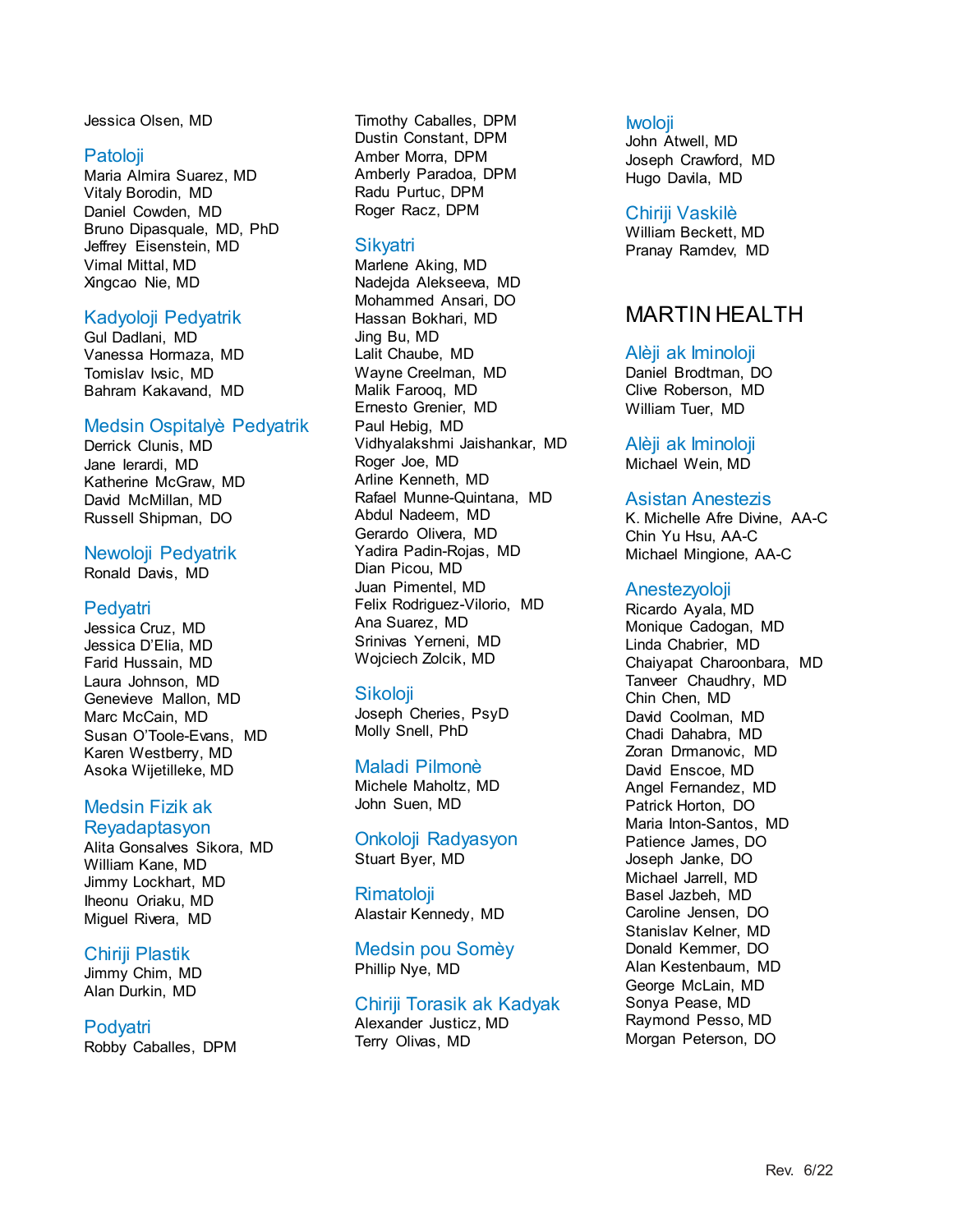Vadim Purygin, MD Michael Rainey, CRNA Kelly Rospigliosi, MD Shari Samson, MD Kenneth Scope, MD Jonathan Slonin, MD Joseph Staggenborg, MD Eric Teplicki, MD Michael Trociuk, MD David West, MD

#### Odyoloji

Mary Buckman, AuD Michele Phillips, AuD Ali Silverman, AuD

#### Chiriji Tete

Denise Sanderson, MD W. Edward Wengler, MD

#### Chiriji/Onkoloji Tete

Craig Wengler, MD

#### Kadyoloji

Norman Bennett, MD Gabriel Breuer, MD Prasad Chalasani, MD Kunal Chaudhry, MD Amy Eversole, MD Joseph Gage, MD Fady Geha, MD Sattar Gojraty, MD George Goldman, MD Howard Helfman, MD Lismore Heron, MD Venu Jasti, MD Matthew Klein, MD Anthony Lewis, MD Steven Malosky, MD Stephen McIntyre, MD William McManus, MD Larry Mufson, MD Lawrence Oliver, MD Hemang Panchal, MD Kamalakar Rao, MD Babar Shareef, MD Kevin Traynor, MD Grace Wu, MD

#### Enfimye/Enfimyè Fanmsaj Sètifye

Naomi Andrews, CNM

Stephanie Brooker, CNM Mary Douglas, CNM Dawn Erdwein, CNM Carine Etienne, CNM Anne Jeffries, CNM Stephanie Martinez, CNM Susan Paris, CNM Candice Politi, CNM Kristen Ward, CNM

## Enfimye/Enfimyè Espesyalis

#### **Sètifve**

Leah Acker, APRN Maram Afif, APRN Ana Alphonse, APRN Sarah Anderson, APRN Aniko Arms, APRN Lisa Bateman, APRN Michele Beaulieu, APRN Janine Benedetto, APRN Bridgette Beswick, APRN Brittany Bicknell, APRN Kacy Bladergroen, APRN Stephanie Boniewski, APRN Laurie Boutin, APRN Susan Bravo, APRN Joanne Broccoli, APRN Deborah Bueno, APRN Tania Burey McLean, APRN Jennifer Burke, APRN Sharon Cain, APRN Lisa Cason-Noble, APRN Leah Catullo, APRN DinaMarie Chiarenza, APRN Elizabeth Clemow, APRN Marvin Cohen, APRN Erin Connolly, APRN Nichele Cuevas, APRN Veronica D'Andria, APRN Tara Darvill, APRN Judy DaSilva, APRN Angela Davis, APRN Susan Davis, APRN Melanie De Guzman, APRN Jennifer Dean, APRN Jeanette Deang-Reyes, APRN Laura Debler, APRN Michael DeLaneuville, APRN Chelsea DeLois, APRN Mary Dennis, APRN Tracy DePaola, APRN Keri Destito, APRN

Melanie Dinsmore, APRN Cathy Dionisio, APRN Jennifer Doak, APRN Christine Dorman, APRN Jocelyn Doughty, APRN Brenda Dozack, APRN Michelle Duane, APRN Melonie Durkin, APRN Naomi England, APRN Blair Ezbicki, APRN Zuzanna Fedak, APRN MyChau Fidelia, APRN Russell Foster, APRN Shweta Frechette, APRN Ashley Fristoe, APRN Danielle Glendye, APRN Dana Greene, APRN Kathleen Gribbon, APRN Tammy Grisham, APRN Laurie Grissman McCuen, APRN Cheryl Grumbach, APRN Tiffany Gwartney, APRN Kaitlin Hackett, APRN Katy Haddon, APRN Joseph Hamilton, APRN Ashley Harris, APRN Iyaad Hasan, APRN Diane Hauge, APRN Melissa Hayslip, APRN Pamela Henry-Williams, APRN Dominique Hill, APRN Heather Hilton, APRN Erica Holden, APRN Ashley Horn, APRN Marilyn Horvit, APRN Joanne Hotchkiss, APRN Susanna Huhtamaki, APRN Barbara Hyne, APRN Cassandra Jackson, APRN Kathly Jean-Gilles, APRN Candy Jones, APRN Victoria Jones, APRN Christopher Katakowski, APRN Stephanie Keane, APRN Michelle Keen, APRN Catherine Kelly, APRN Sheila Kobiella, APRN Amy Kruse, APRN Jennifer Kuretski, APRN Cynthia Lambert, APRN Patricia LaMedica, APRN Wendy LeRoy, APRN Gina Levine, APRN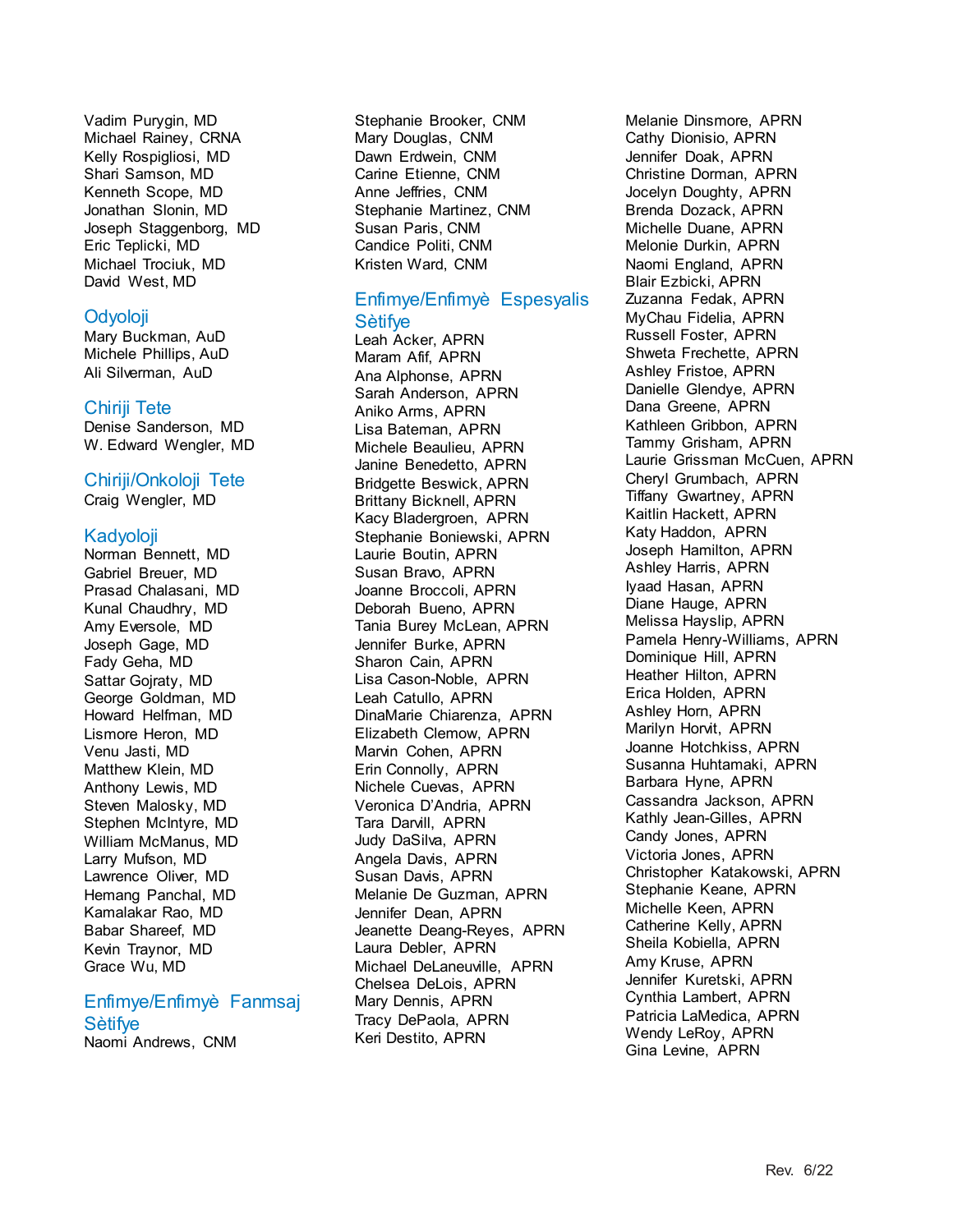Melissa Lopez, APRN Ramona Loutos, APRN Charytin Maresco, APRN Jerry Marlin, APRN Dawn Martin, APRN Ashley McIntosh, APRN Kimberly McMath, APRN Olga Medina, APRN Tammy Mehigan, APRN Tiffany Minnis, APRN Kim Mohler, APRN Stacey Montgomery, APRN Lindsay Morales, APRN Massiel Morales, APRN Arlene Morrison, APRN Kristen Mulcahy, APRN Kelli Nelson, APRN Tanya Newlove, APRN Kristin Ogden, APRN Doris Ortiz, APRN Carrie Oscarson, APRN Candice Owings, APRN Francesca Panko, APRN Patricia Parks, APRN Amy Paul, APRN Norma Pichardo, APRN Cristy Ramsey, APRN Jennifer Rector, APRN Jessica Register, APRN Kimone Reid, APRN Elizabeth Reynolds, APRN Sarah Robitaille, APRN Annabelle Rodriguez, APRN Christie Rodriguez, APRN Holly Rotan, APRN Valerie Scarafia, APRN Christine Schiller, APRN Raegan Schultz, APRN Heather Schutte, APRN Kathleen Sharkey, APRN Simona Silvestri, APRN Amanda Simionie, APRN Kadian Simmonds, APRN Lisa Simmons, APRN Karen Smith, APRN Lisa Smith, APRN Amy Stabile, APRN Sheila Stevens-Abplanalp, APRN Verona Stewart, APRN Roxanne Stuart, APRN Mellecia Taylor, APRN Michelle Taylor, APRN Nicole Thompson-Bowie, APRN

Anthony Tomasello, APRN Rhina Toro, APRN Angela Trodglen, APRN Nicole Tryon, APRN Taylor VanderArk, APRN Julianne VanLaningham, APRN Sandra Velasquez, APRN Ingry Vo, APRN George Wadsworth, APRN Teodora Walker, APRN Valerie Ward, APRN Kristin Washington, APRN Tyrone Wheeler, APRN Bella Williams, APRN Sarah Wolf, APRN Luis Yanez, APRN Katherine Zaccheo, APRN Jeffrey Zellers, APRN Kelly Zukowski, APRN

## Enfimye/Emfimyè Anestezis

#### Otorize Sètifye

Kelsey Boily, CRNA Calli Bradford, CRNA Erol Brenes, CRNA Joseph Brennan, CRNA Renee Curry, CRNA Patricia DeChristofaro, CRNA Elaine Desman, CRNA Lara Dickinson, CRNA Sandra Doiron, CRNA Manuel Falcon, CRNA Rowema Ferguson, CRNA Billy Floyd, CRNA Janice Follmer, CRNA Michelle Frazier, CRNA Stacey Gerardi, CRNA Tameka Green, CRNA Matthew Hanson, CRNA Jennifer Hepler, CRNA Kelly Herms, CRNA Danielle Hert, CRNA Bradley Houtchens, CRNA Thomas Jahn, CRNA Nit Khamvongs, CRNA Jeanie Ladd, CRNA Robert Ladd, CRNA Paul Lewis, CRNA Monica Llerena, CRNA Lindsey Loudakis, CRNA Nikola Matson, CRNA Colleen McCreary, CRNA

Michael McGinley, CRNA Lisa Morales, CRNA Sean Mulcahy, CRNA Brandon Munson, CRNA Gena Naumann, CRNA Brooke Nelson, CRNA Paul Njeru, CRNA Lidiya Pastukh, CRNA Morgan Phillips, CRNA E. David Ramirez, CRNA Ludovico Riggio, CRNA Ross Robinson, CRNA Lindsey Romaszewski, CRNA Stacy Sauerland, CRNA Andrea Six, CRNA Jason Spooner, CRNA Kathleen Tavares, CRNA Jennifer Theo, CRNA Mary Kay Thomas, CRNA Kisten Walker, CRNA Angela Wasielewski, CRNA Anne Marie Wilson, CRNA Lindsay Yerger, CRNA Phyu Phyu Zaw, CRNA

## Chiriji Kolon ak Rektòm

Haane Massarotti, MD George Rittersbach, MD Bradford Sklow, MD Sarah Vogler, MD

## Swen Kritik

Christopher Begley, DO Neal George, DO Corbin Hodder, DO Rob Loflin, MD Marc Pinn, DO Evelio Sardina, MD Daniel Saul, MD Iker Unzalu, MD Andrew Whipple, DO

## **Dermatology**

Mark Kaiser, MD A. Daniel King, MD Richard Krathen, MD Ryan Schuering, DO

## Radyoloji Dyagnostik

Jeanne Amuta, MD Michael Aquino, MD Christopher Bailey, MD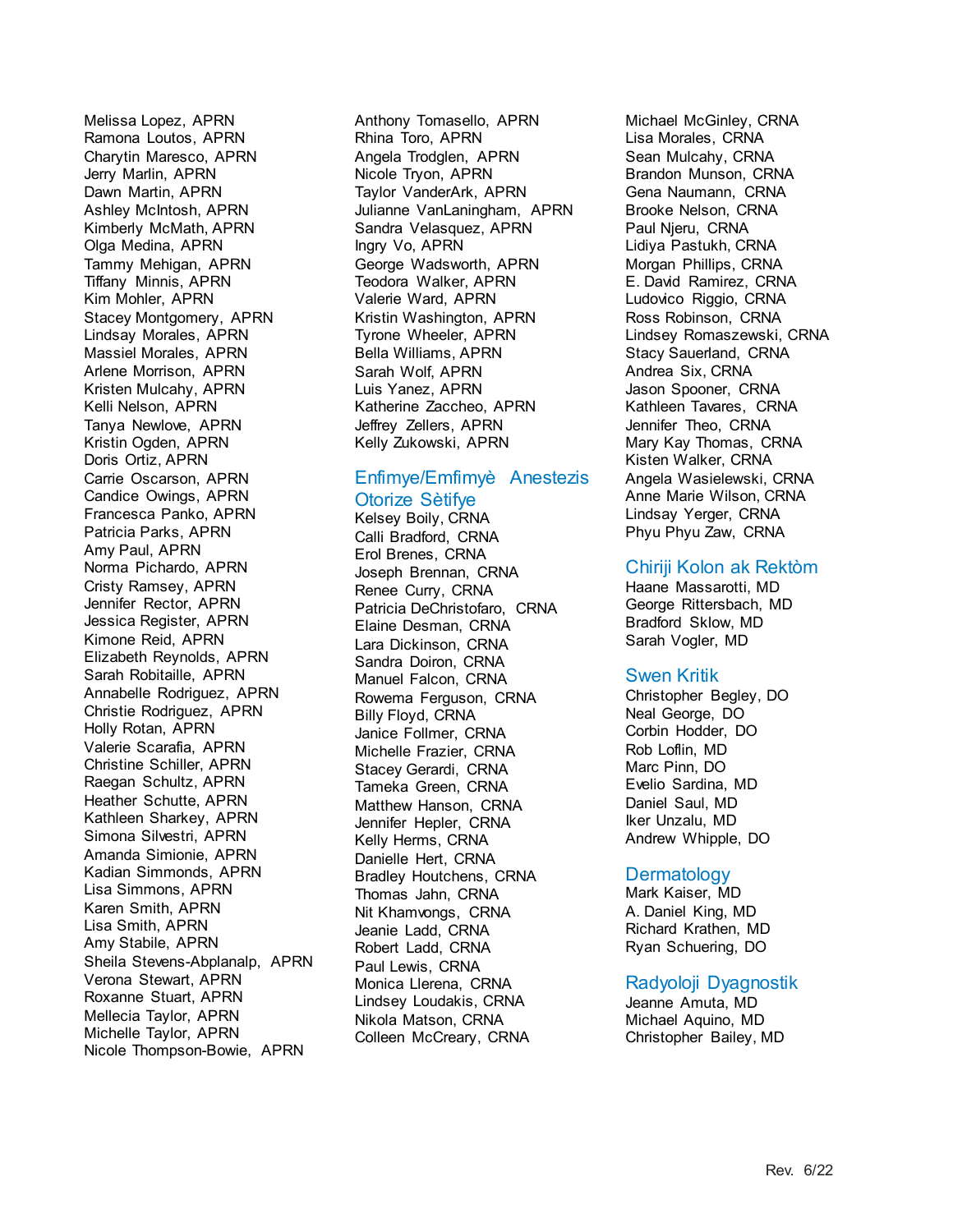Blaise Baxter, MD Nicholas Bhojwani, MD Brian Breslaw, MD Vincent Chan, MD Bradley Cole, DO Kristin Constantino, MD Teresa Cortinas, MD Mark Dalesandro, MD Clinton Davidson, MD Karl Drehobl, MD Christopher Duncan, MD Dameon Duncan, MD Todd Emch, MD Peter Eyler, MD Sami Fakir, MD Peter Fata, MD Michelle Galvez, MD F. Nicholas Garcia, MD Carly Gardner, MD Jeffrey Hillmann, MD Robb Hoehlein, MD Todd Horkins, MD Joseph Hunt, MD Hassana Ibrahim, MD Monica Koplas, MD Dennis Lindfors, MD Andrew Mahoney, MD Ann Marie Marciel, MD Brendan McCleary, MD Alexandre Morin, MD Bill Moskos, MD Nathan Mullins, DO Matthew Myers, MD Michal Obrzut, MD Michael Paradise, MD Stephen Patten, MD Eric Pfeiffer, MD Matthew Robbins, MD Gamaliel Rodriguez-Herrera, MD Paul Ruggieri, MD Todd Schroeder, MD Brittany Schulz, MD Sandy Shultz, MD Christopher Sigakis, MD Todd Stultz, MD Steven Tandberg, MD Martha Terrazas, MD Andrew Vollman, MD Zachary Washburn, MD

#### Elektwofizyoloji

Jason Appelbaum, MD Matthew Kolek, MD

Italo Novoa Reyes, MD

#### Medsin Dijans

Thomas Adams, DO Derek Barclay, MD Natalie Blumenauer, MD Joseph Cariello, MD Terry Carstensen, DO Jerry Cattelane, DO Jennifer Collins, DO John Collins, DO Ian Cummings, MD Sean Dakshaw, DO Jerome Daniel, DO Luis Diaz-Gorrichategui, MD Stephen Dodds, MD Michael Ferraro, DO Stephen Fromang, DO Mark Gallagher, MD Gustavo Granada, MD Kristen Hanrahan, DO David Hotwagner, DO Lawrence Katt, MD Da Le, MD Darren Lew, DO Leonel Lopez, DO Gerald Maddalozzo, DO David Melzer, DO Nathan Mohseni, DO Jason Morris, DO Steven Parr, DO Nadia Pellett, DO Gina Petrakos, DO Jonathan Polhemus, MD Jason Ravanzo, DO Porsha Roache-Robinson, DO Geoffrey Singer, MD Lauren Courtney Stein, DO Alexandra Terskiy, MD Rege Turner, DO Karl Weller, DO Donald Wood, DO Ashkahn Zomorrodi, DO

# Andokrinoloji, Dyabèt ak

### **Metabolis**

Zahraa Abdul Sater, MD Paul Casanova-Romero, MD Gabriel Guerrero, MD Anthony Liberatore, MD Jay Waddadar, MD

#### Medsin Jeneral

Yasmin Akhtar, MD Aleksey Alekseyenko, DO Cristina Alekseyenko, DO Konstantin Alekseyenko, DO Safia Ali, MD Michelle Baker, MD Samantha Baroody, MD Quanecia Beasley, DO Jenny Berezanskaya, DO Allan Capin, MD Isabel Casariego-Cruz, MD Robert Charkowick, DO Dwight Dawkins, MD Rajpreet Dogra, MD Richard Dube, MD Karl Elser, DO Paul Gambino, MD Ben Glaspey, DO Cheryl Jordan, MD Christopher Keller, DO Aruna Khan, MD Sharon Khan-Lepak, DO Andrew Koval, DO Josue Limage, MD Phillip Nielson, MD Meray Ohanessian, MD Dipesh Patel, MD Rodolfo Perez-Gallardo, MD Amber Posey, DO Ronald Rasberry, MD Valerie Rasberry, MD Chitto Sarkar, DO Chintan Shah, MD Humayun Shareef, DO Kathryn Smith, DO Leighan Talton, DO Yubelkis Tinoco, MD Adrian Villarreal, DO Melissa Walther, MD Richard Weisberg, DO Jon Wubbena, MD Lisai Zhang, DO

#### Chiriji nan Pye ak Cheviy

Paul Gotkin, DPM Joseph Schoppe, DPM

#### Gastwo-antewoloji

Agata Bednarz, MD Michael Blum, MD Juan Castro Combs, MD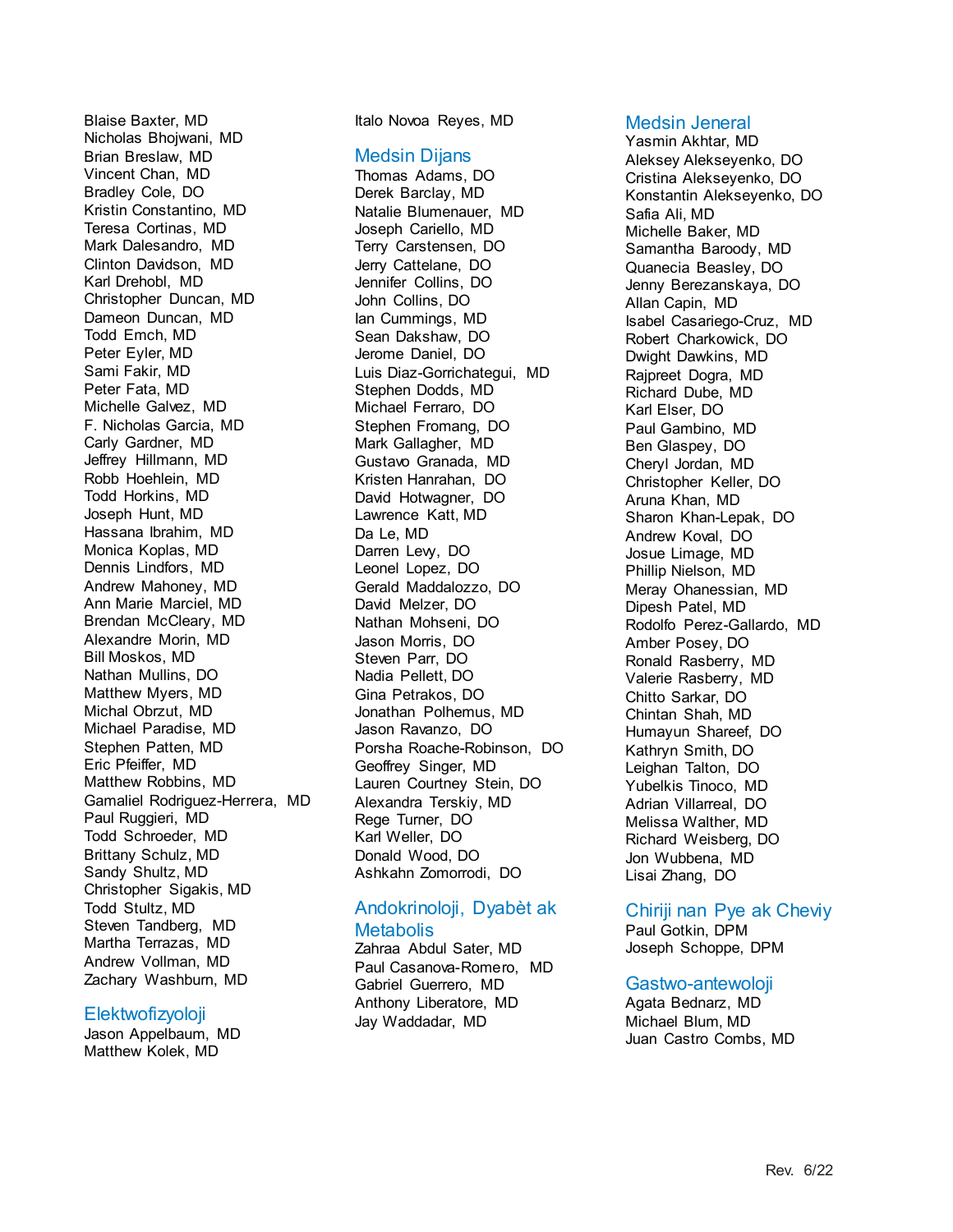Adel Daas, MD David Elliott, DO Stephen Fitzgerald, MD Edwin Flanagan, DO Gary Guzzardo, MD Cynthia Harris, MD Arif Ishmael, MD Steven Kappler, MD Joseph Katta, MD Benjamin Ngo, MD Allen Ozeran, DO Steven Peikin, MD Celso Pineiro, MD David Powers, DO Juliana Rodrigues, DO Carlos Romero-Marrero, MD Kimberly Wyatt, MD

## Chiriji Jeneral

Asadulla Chaudhary, MD Ahmed El-Haddad, MD Richard Follwell, DO Georgios Hatzoudis, MD Mark Kuzich, DO Teofilo Lama, MD Miles Landry, MD Gustavo Lopes, DO Philip Moyer, MD Eric Owings, MD Matthew Peebles, MD Raul Rosenthal, MD Tracy Taggart, MD James Vopal, MD

#### Medsin Jeryatrik

Adam Getzels, DO

#### **Jinekoloji**

Evan Collins, MD Wynne Lee-Nunez, MD Pete Papapanos, MD

#### Chiriji Men

Alan Blackburn, MD William Carlson, MD Peter Evans, MD Robert Forster, MD Check Kam, MD Nikola Lekic, MD Aron Trocchia, MD

## Ematoloji ak Onkoloji

Houssein Abdul Sater, MD Guillermo Abesada Terk, Jr., MD Alpana Desai, MD Nicholas Iannotti, MD Robert Klafter, MD Joseph My, DO Prashant Patel, MD Ravi Patel, MD Seth Rosen, MD Christine Simone, MD Paul Swanson, MD Phu Tran, MD Michael Wertheim, MD Heather Yeckes-Rodin, MD

### Ospis ak Medsin Palyatif

Nivia Ruiz, MD Melanie Van Amsterdam, MD

### Medsin Ospitalyè

Reynald Altema, MD Kosisochukwu Anago, MD Maya Antony, MD Roderick Baker, MD Michael Blum, DO Jackeline Briceno, MD Sowande Buckmire, MD Robert Collins, DO Adam Dahlen, DO Yohanna Deno, MD Krishnaraj Deshpande, DO Alexander Drew, DO Luis Duarte, MD Colt Dunteman, MD Daniel Edelman, DO Ahmad Fadel, MD Lissette Feliz, MD George Garcia, DO Hubert Garcia, MD Hossam Hassanein, MD Carlos Jordan, MD Adrianna Kelmendi, MD Kenson Lacossiere, MD Brian Lain, DO Younes Lehachi, MD Rebecca Lehnhoff, MD Philippe Louis-Jacques, PA-C Pavlo Lukyanchykov, MD Natalya Lyubynska, MD Michael Maltman, MD Mario Mayes-Romero, MD Jennifer Mbianda, MD Ravi Mehan, DO

Kellee Monroe, DO Christopher Morley, MD Christine Munoz, MD Priya Negandhi, MD L. Patrick Nolan, DO Bernardo Obeso, MD Sheerin (Sam) Patel, MD Fernando Petry, DO Pushpa Poudel, MD Edgar Prettelt, MD Marius Ratanu, MD Richard Rothman, MD Sabrina Seus, DO Prakash Shah, MD Scott Snedeker, MD Hardik Soni, MD Micheca St. Hilaire, MD David Sugar, DO Wagdy Tadros, MD Yale Tiley, DO Jeffrey True, MD Robert Van Vliet, DO Karen Vassell, MD Cindy Yuen, DO

### Maladi Enfektye

Lyssette Cardona-Bonet, MD Berjan Collin, MD Jarelys Hernandez Jimenez, MD Candice Joseph, MD Oscar Martinez Lopez, MD Tummala Prasad, MD Moti Ramgopal, MD Marco Ruiz Andia, MD

## Medsin Entèn

Sreenivasa Alla, MD Robert Barry, DO Laura Beringer, MD Rajneesh Bhalla, MD Jordan Bromberg, MD Stephen Chastain, MD Kari Clark, DO Richard DeGaetano, DO Walter DeVault, MD Juan Escobar, MD Mona Fakhry, MD Paul Gaeta, MD Michael Gilels, MD Eric Hall, MD Kevin Hou, MD Gary Kabinoff, MD Linda Kardos, MD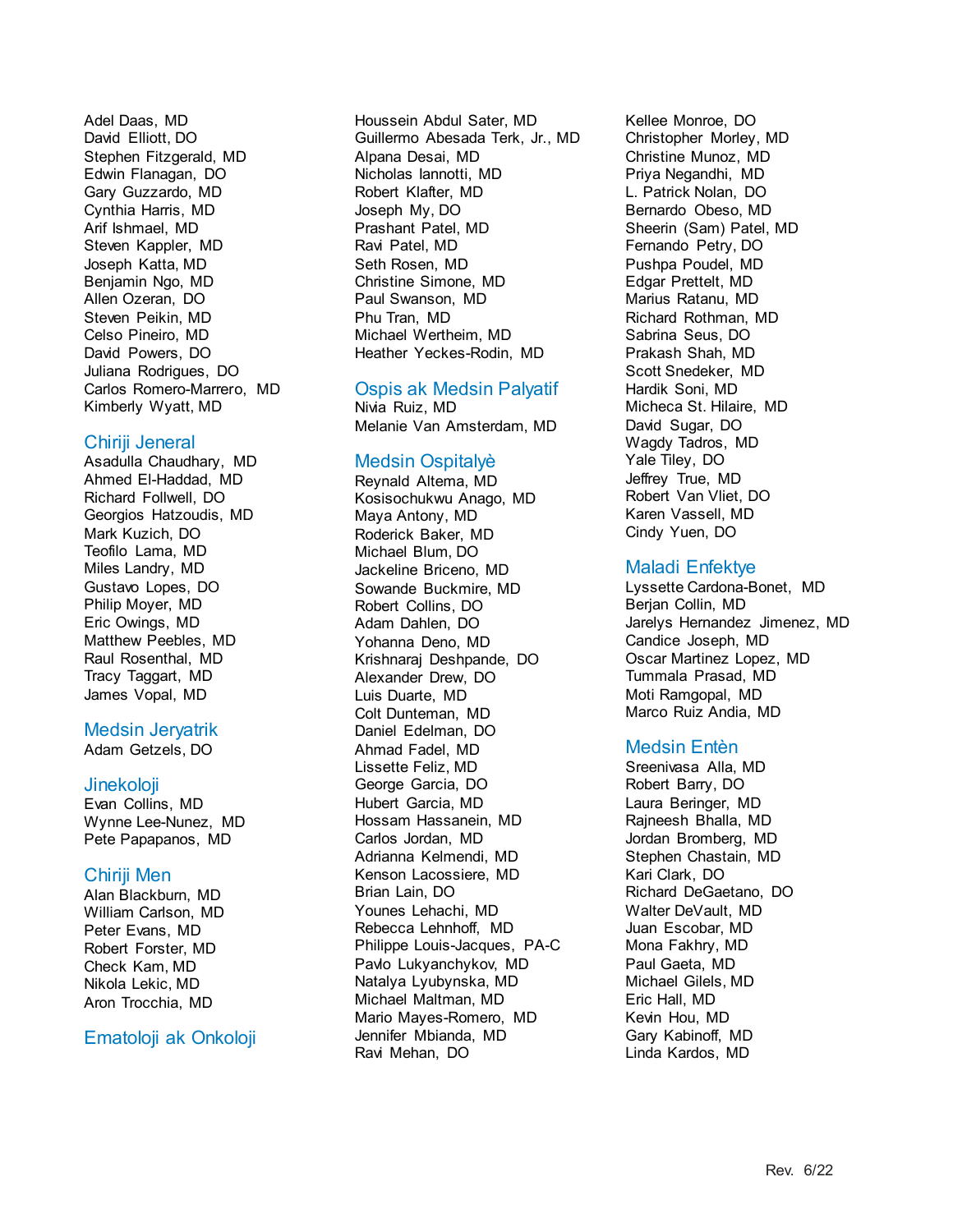Hashem Khorassani, MD Paul Lowery, DO Tahir Naeem, MD Julio Perez, MD Jose Pinto, MD Rebecca Prostko, MD Remo Raina, MD Howard Robbins, MD Michael Sherman, MD Muhammad Syed, MD Gracie Turner, DO Carlos Vinas Palomino, MD Tiffany Weakley, MD Peter Zeblisky, DO

#### Medsin Matènèl ak Fetal

Kathleen Berkowitz, MD Jeff Chapa, MD Amanda Kalan, MD Amy Merlino, MD Uma Perni, MD

#### **Nevonatoloji**

Shelley Drummond, MD Jane Ierardi, MD Lynn Palmeri, MD Adia Stokes, MD Nikol Wells, MD

#### Nefwoloji

Anis Akrawi, MD Ammar Almakkee, MD Jeffrey Glickman, MD Mohammad Izhar, MD Henry Jean, MD Resham Khilnani, MD Samerah Razuman, MD Andres Reyes, MD Zeidy Roche, MD Gaurav Shah, MD Adarsha Shrestha, MD B. Aurora Tomita, MD Alexander Usorov, MD Jean Vickers, MD

#### Swen Newo-kritik

Marc Alain Babi, MD

### Chiriji Newo-andovaskilè Jeffrey Miller, MD

## Chiriji Newolojik

Badih Adada, MD John Afshar, MD Jack Klem, MD Roberto Rey Dios, MD John Robinson, MD Erick Stephanian, MD Oszkar Szentirmai, MD Kelvin Wilson, MD

## **Newoloji**

Darshana Amin, DO Murtaza Amir, MD Eric Arehart, MD Lorianne Avino, DO Vahid Behravan, MD Christopher Bixler, MD Evan Black, MD Benzion Blech, MD Michelle Boudreau, DO Nina Bradley, DO Henry Calas, MD Renata Chalfin, MD Sunil Chauhan, MD Hsiong Chen, MD Ricky Chen, MD Georgy Cherkassky, MD Amanda Cheshire, MD Jessica Choe, MD Patricia Colon-Garcia, MD Sandro Corti, MD Wilson Cueva, MD John DellaBadia, MD Thomas Devlin, MD Neetu Dhadwal, MD Philippe Douyon, MD Morgan Figurelle, DO Lara Fix, DO Jessica Floyd, MD Mariecken Fowler, MD Elizabeth Garcia-Lopez, MD Kristi Gill, DO Richard Jacobson, MD Linda Jiang, MD Joshua Johnson, MD Jenna Kanter, MD Abhi Kapuria, MD Rabih Kashouty, MD Robin Kass, MD Ritesh Kaushal, MD Samina Kazmi, MD Edward Kellenberger, MD Kathie Kowalczyk, MD Joshua Leibner, MD

Sui Li, MD Yu-Hsuan Liao, MD Andrey Lima, MD Yelena Lindenbaum, MD Stanley Lue, MD Muhammad Masud, MD Mark McDonald, MD Leslie McDougall, DO Shira McMahan, DO Tigist Mehari, MD Joshua Mendelson, MD Saraswati Muttal, MD Harsha Nagaraja, MD Sujai Nath, MD Richard Newman, MD Andrew Novick, DO Birenkumar Patel, MD Morgan Patrylo, MD Fermina Pirmohamed, MD Joao Mc-O'Neil Plancher, MD Obeidurahman Rehmani, MD Colby Richardson, MD Katherine Riordan, MD Anna Rosenbaum, MD Daniela Saadia, MD Satinder Sandhu, MD Buse Sengul, MD Theresa Sevilis, DO Chut Sombutmai, DO Jason Soriano, MD Jason Stabley, DO Ziva Stauber, MD Vivian Suarez, MD Yazan Suradi, MD Ron Tintner, MD Wayne Tobin, MD Geetanjali Vajapey, MD Daniel Vela Duarte, MD Yelena Vidgop, MD Mai Won, MD Matthew Wong, MD Noor Yono, MD Mohammed Zaman, DO Jun Zhao, MD

## Newo-sikoloji

Frederick Theye, PhD

## Neworadyoloji

Jimmy Ghostine, MD Ravishankar Shivashankar, MD

#### Obstetrik ak Jinekoloji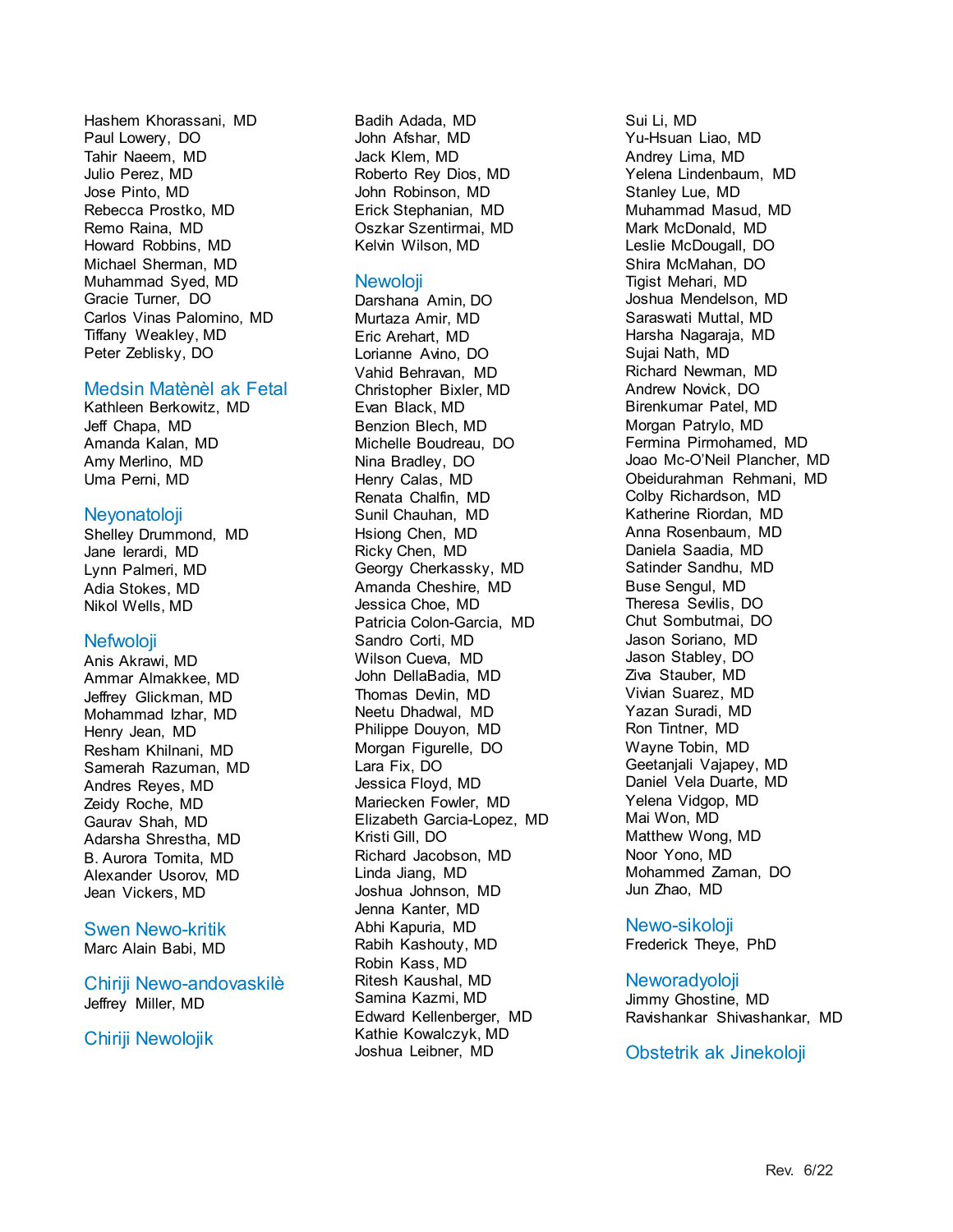James Alonzo, MD Vanessa Antoine, MD Felix Bigay-Rodriguez, MD Jennifer Burgess, MD Lisa Cousineau, DO Kristy Crawford, DO F. Eric Dickens, MD George Drake, DO George Fyffe, MD Michael Girtelschmid, MD Jose Irizarry, MD Mark Kufel, MD Andrew Leavitt, MD Lance Maki, MD Deni Malave-Huertas, MD Cristina McClure, DO Laura McCurdy, MD Gerald Ross, DO Jeremy Singer, MD Michael Sprague, MD Eva Takacs-Di Lorenzo, MD Crystal Taylor, MD Alisha Williams, MD Grace Yoo, MD Matthew Zoffer, DO

#### Chiriji Plastik Okilofasyal

Paul Paré, MD William Vickers, MD

## Oftalmoloji

Rebecca Bobo, MD William Davenport, MD Klaus Freeland, MD Ronald Frenkel, MD John Guerrero, MD Alexander Katz, MD Nelson Klaus, MD Ryan O'Meilia, MD Rishi Singh, MD

## Chiriji nan Bouch ak Maksilo-Fasyal

Shawn Engebretsen, DMD Federico Grande, MD Matthew Green, DMD Alan Haspel, DMD Jordan Kaltman, DMD Christopher Kuhns, DMD William Lippisch, DMD James Strauss, DMD Sorrell Strauss, DMD

## Chiriji Òtopedik

George Balis, MD Anthony Cerminara, MD Jacob Connelly, MD John Delahay, MD Scott Desman, MD Vincent Fowble, MD Preston Grieco, MD George Haas, MD Nathaniel Hill, MD James Hoffman, MD Daniel Husted, MD Joseph Iannotti, MD Daniel Jones, MD Steven Jordan, MD Roberto Lugo, MD Michael MacKechnie, MD Jorge Manrique Succar, MD Anuj Prasher, MD Emily Putney, DO Edward Rossario, MD Gerald Shute, MD Niall Smyth, MD Kurt Spindler, MD Jason Weisstein, MD

## Otolaren-goloji

James Autin, MD Brian Burkey, MD Robert Nunez, MD A. Tony Reisman, MD Stuart Sabol, MD

## Medsin Doulè

Haren Bodepudi, MD Daniel Carlyle, MD Alexander DeBonet, MD Albert Gardner, MD

## Patoloji

Pablo Bejarano, MD Mariana Berho, MD Brian Bockelman, MD Silvia Bunting, MD Theresa Chafel, MD Maria Diacovo, MD Yasmin Johnston, MD S. Allen Mullen, MD Alma Reyes-Trocchia, MD Anita Singh, MD Sarah White, MD

## Kadyoloji Pedyatrik

Katherine Braley, MD Sundar Chandrasekhar, MD Gul Dadlani, MD David Drossner, MD Renato Dubois, MD Ameneh Ebadi, DO Vanessa Hormaza, MD Tomislav Ivsic, MD Bahram Kakavand, MD Marshall Lewis, MD Peace Madueme, MD Amit Patange, MD Dima Turpin, MD Carlo Zeidenweber, MD

## Andokrinoloji Pedyatrik

Miladys Palau Collazo, MD

## Onkoloji/Ematoloji Pedyatrik

Muaz Alabd Alrazzak, MD Matthew Ramirez, MD Vinay Saxena, MD Melissa Singer, MD

## Medsin Ospitalyè Pedyatrik

Michael Burbridge, DO Eva Desrosiers, MD Julian Edelschick, MD Katherine McGraw, MD Marta Moroldo, MD Deborah Schein, MD Russell Shipman, DO Courtney Shipon, MD Adalberto Torres, MD

## Newoloji Pedyatrik

Bernardo Flasterstein, MD Peter Huszar, MD Edwin Liu, MD

Chiriji Òtopedik Pedyatrik Mark Moran, MD

## Radyoloji Pedyatrik

Deborah Brahee, MD Albair Guirguis, MD Brooke Lampl, DO Melissa Myers, MD Ellen Park, MD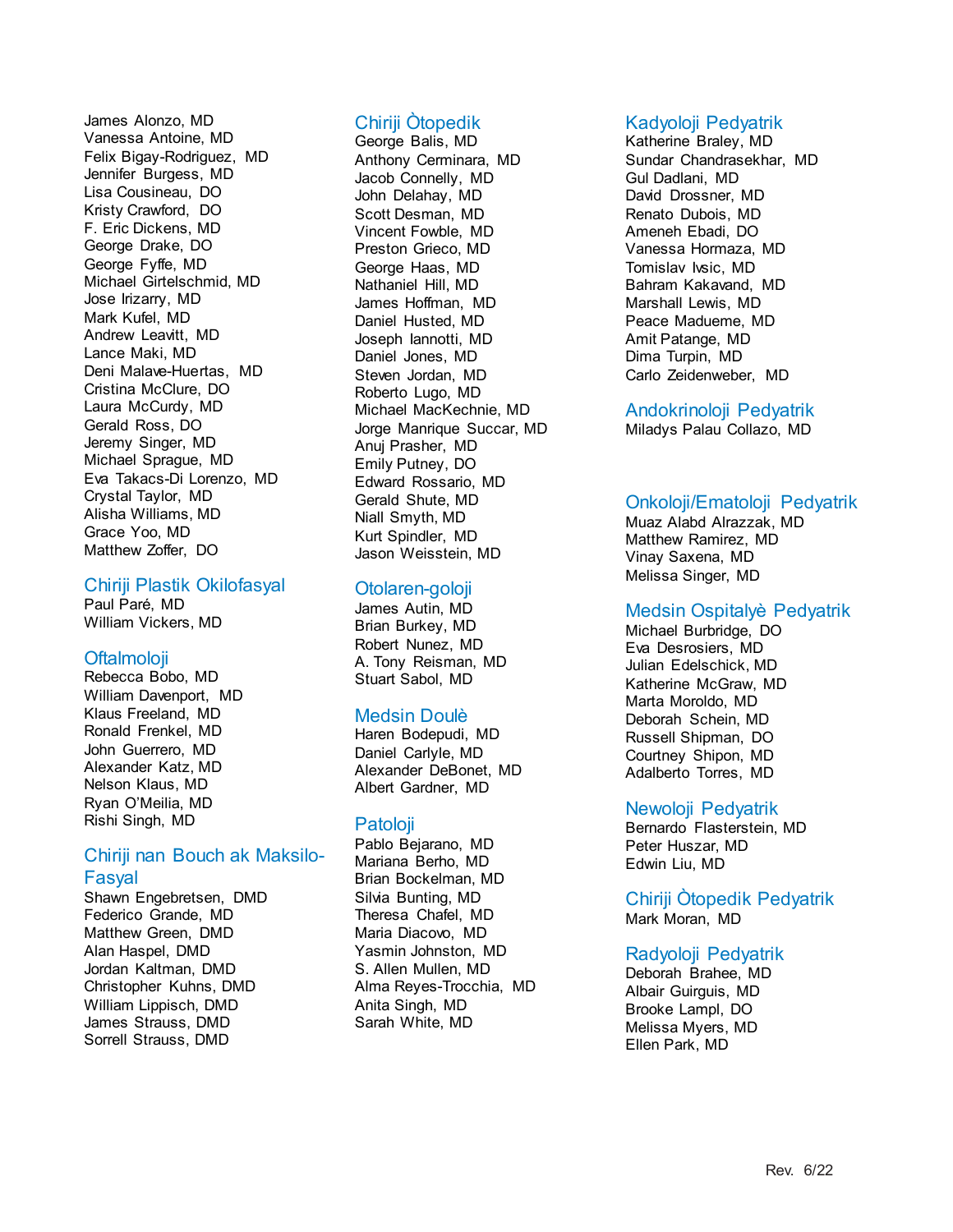Mantosh Rattan, MD Esben Vogelius, MD

#### Iwoloji Pedyatrik

Jeffrey Donohoe, MD Androniki Kanaroglou, MD

#### **Pedyatri**

Teresa Angelino-Prieto, MD Milton Aponte, MD Douglas Bowling, MD Yvette Bushey, DO Veronica Espinoza, MD Elizabeth Feldman, DO Maria Gaviria-Tobon, MD Michael Jampol, MD Sarrie Katz, MD Beauvais Laguerre, MD Anne Matese, DO Liza Melendez, MD Monique Mondesir, MD Jessica Muoio, MD Amanda Peck, MD Katherine Quinones, DO Maria Soto, MD Kristen Walker, MD Corinne Watson, MD Genon Wicina, MD

#### Medsin Fizik ak Reyadaptasyon

Mukesh Bhatt, MD Benjamin Mendelsohn, MD Rebecca O'Bryan, MD Vladimir Romannikov, MD

#### Asistan Doktè

Oswald Alphonse, PA-C Paul Avidon, PA-C Kevin Barnewold, PA-C Brittany Baumgartner, PA-C Esteban Baute, PA-C Jeffrey Bien, PA-C Stacia Brink, PA-C Jennifer Brody, PA-C Jennie Brooks, PA-C Adam Buncy, PA-C Hali Burke, PA-C Scott Bussom, PA-C Nicholas Caprio, PA-C Natalie Chan, PA-C

Christian Chiarelli, PA-C Elizabeth Choby, PA-C Leslie Clifton, PA-C Tara Cobb, PA-C Yvette Cruz, PA-C Sarah Davis, PA-C Nicholas DeMarco, PA-C Morgan Dembinski, PA-C Mark DiCarlo, PA-C Michele DiCarlo, PA-C Natalie Domena, PA-C Mackenzie Dufour, PA-C Brianna Farnell, PA-C Andrea Feldman, PA-C Martin Fidelia, PA-C Jacquelyn Freeman, PA-C Ilaria Gadalla, PA-C Sylvia Gates, PA-C Thomas Gathright, PA-C Kyria Gaydosh, PA-C Aaron Cooper George, PA-C Abigayle Gilley, PA-C C. Richard Graves, PA-C Justin Hawk, PA-C Caitlyn Helm, PA-C Kayleigh Hudson, PA-C Karen Jackson, PA-C Michelle Jn-Baptiste, PA-C Nicole Jones, PA-C Jasmine Kordbacheh, PA-C Richard Kullen, PA-C Robert Lambert, PA-C Lauren Leeflang, PA-C Katrina Lelli, PA-C Ellie Leonard, PA-C Mara Marcus, PA-C Michael McMeekin, PA-C Allyson Miller, PA-C Alexander Montayre, PA-C Jennifer Morales, PA-C Kym Pallatto, PA-C Hetal Patel, PA-C Frank Pezzimenti, PA-C Berlie Placide, PA-C Cole Pomykacz, PA-C Aaron Reames, PA-C Jayce Reed, PA-C Brian Ridgely, PA-C Estephania Rivasplata Vignolo, PA-C Felix Rodriguez, PA-C Christopher Royall, PA-C Rhea Schulman, PA-C

Peter Schuyler, PA-C Arrie Selva, PA-C Kyle Slazyk, PA-C Rebecca Smith, PA-C Alexander Starek, PA-C Rebecca Tillery, PA-C Peter Vo, PA-C Justin Wasdin, PA-C Gavin Wilson, PA-C Joseph Zoppi, PA-C

### Chiriji Plastik

John Fasano, MD Juan Giachino Jr., MD Juan-Carlos Giachino Sr., MD P. Dudley Giles, MD Daniel Holley, MD Sun Hsieh, MD George Kamel, MD Avron Lipschitz, MD Luis Villar, MD

#### Podyatri

Kristin Blanchet, DPM Craig Breslauer, DPM Scott Cohen, DPM David Gubernick, DPM Macalee Harlis, DPM TaNika Harlis, DPM Robert Iannacone, DPM Kristopher Jerry, DPM Andrew Lonabaugh, DPM Scott Parratto, DPM Sohan Patel, DPM Maikhoi Pham, DPM Anthony Romano, DPM William Salcedo, DPM Christina Schilero, DPM Joshua Sebag, DPM Jessica Taub, DPM Joseph Taub, DPM Jay Weingarten, DPM Kimberly Woodard, DPM Sara Zaidi, DPM

#### Sikyatri

Nadejda Alekseeva, MD Mohammed Ansari, DO Hassan Bokhari, MD Lalit Chaube, MD Malik Farooq, MD Ernesto Grenier, MD Vidhyalakshmi Jaishankar, MD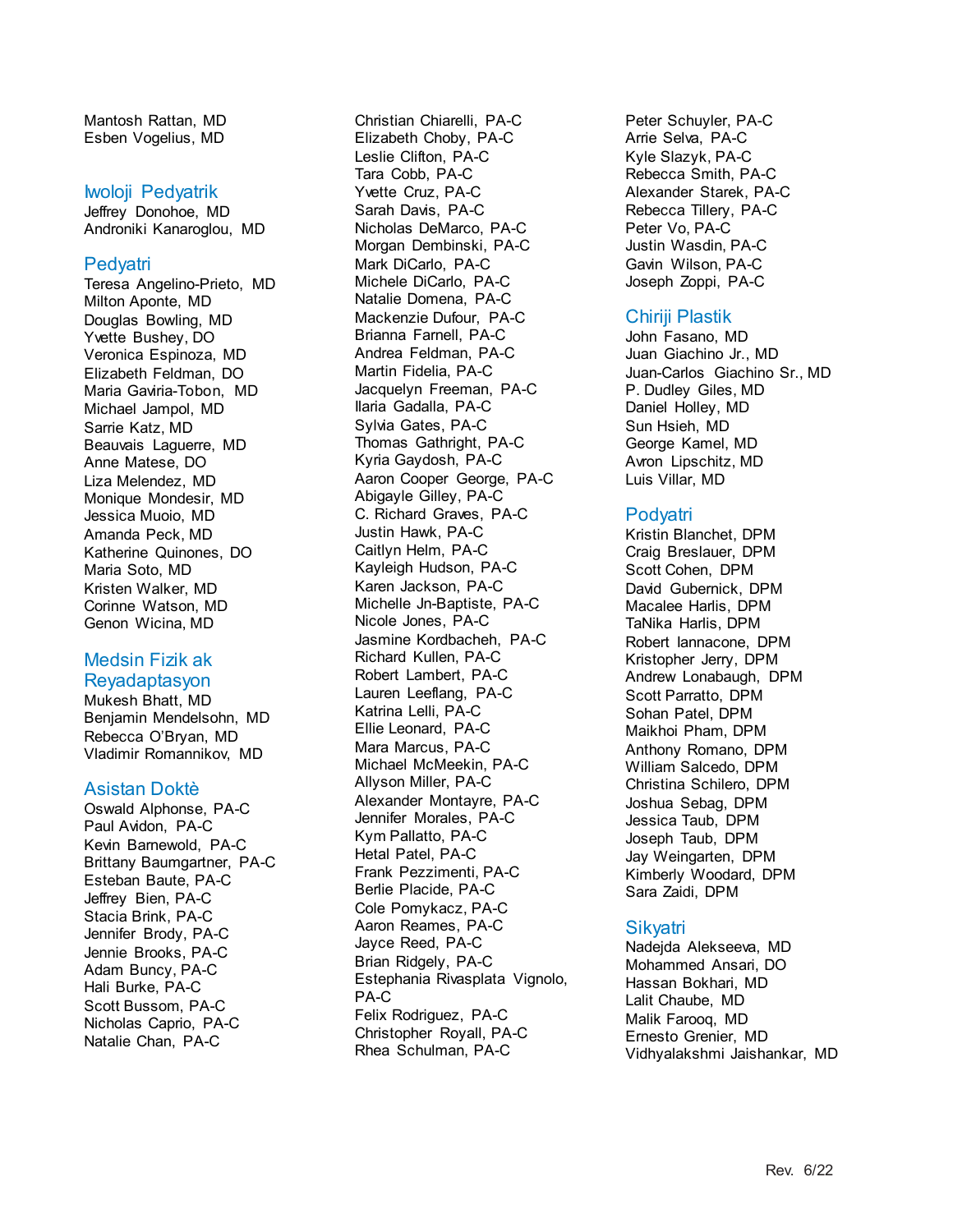Roger Joe, MD Abdul Nadeem, MD Gerardo Olivera, MD Felix Rodriguez -Vilorio, MD Srinivas Yerneni, MD Wojciech Zolcik, MD

#### Maladi Pilmonè

Donald Hoffman, MD Kenneth Holling, MD Perry Lloyd, MD Michael Sweet, MD

#### Maladi Pilmonè ak Medsin Swen Kritik

Amitesh Agarwal, MD Katie Alonso, MD Jose Castaneda, MD Kasem Charnvitayapong, MD Carolina Collazo, MD Robert Dermarkarian, MD Justin Hunsucker, MD Nicholas James, DO Vivek Kaul, MD Toribio Lugo, MD Michael Marsh, MD Juancarlo Martinez Gonzalez, MD Rose Paccione, MD Devang Patel, MD Madhu Sasidhar, MD Sanjiv Tewari, MD

## Onkoloji Radyasyon

Michael Burke, MD Jorge Castillo, MD Anatoly Nikolaev, MD Kiran Reddy, MD

#### Dyetetisyen Otorize

Katherine Harvey, RD Ana Maria Ouellette, RD

#### **Rimatoloji**

Hassan Amer, MD Darrell Fiske, MD John Houri, MD J. Paul Mahfood, MD Sukanya Pachaidee, MD Ihsan Yassine, MD

## Tele -newoloji

Robert Myers, DO

### Chiriji Torasik ak Kadyak

Brett Beecher, MD Philip Bongiorno, MD Nicolas Brozzi, MD Jose Navia, MD Edward Savage, MD

#### Iwoloji

Adam Ball, MD Antonio Beltran, MD Paul Bower, MD Lorenzo Digiorgio, MD Patrick Foley, MD Michael Lustgarten, MD Roy Carrington Mason, DO Adam Mues, MD John Nehme, MD A. Randall Seeger, MD Thomas Suits, MD

### Chiriji Vaskilè

Kyle Diamond, MD Robert Garrett, MD Purandath Lall, MD Issa Mirmehdi, MD Pranay Ramdev, MD S. Scott Tapper, MD